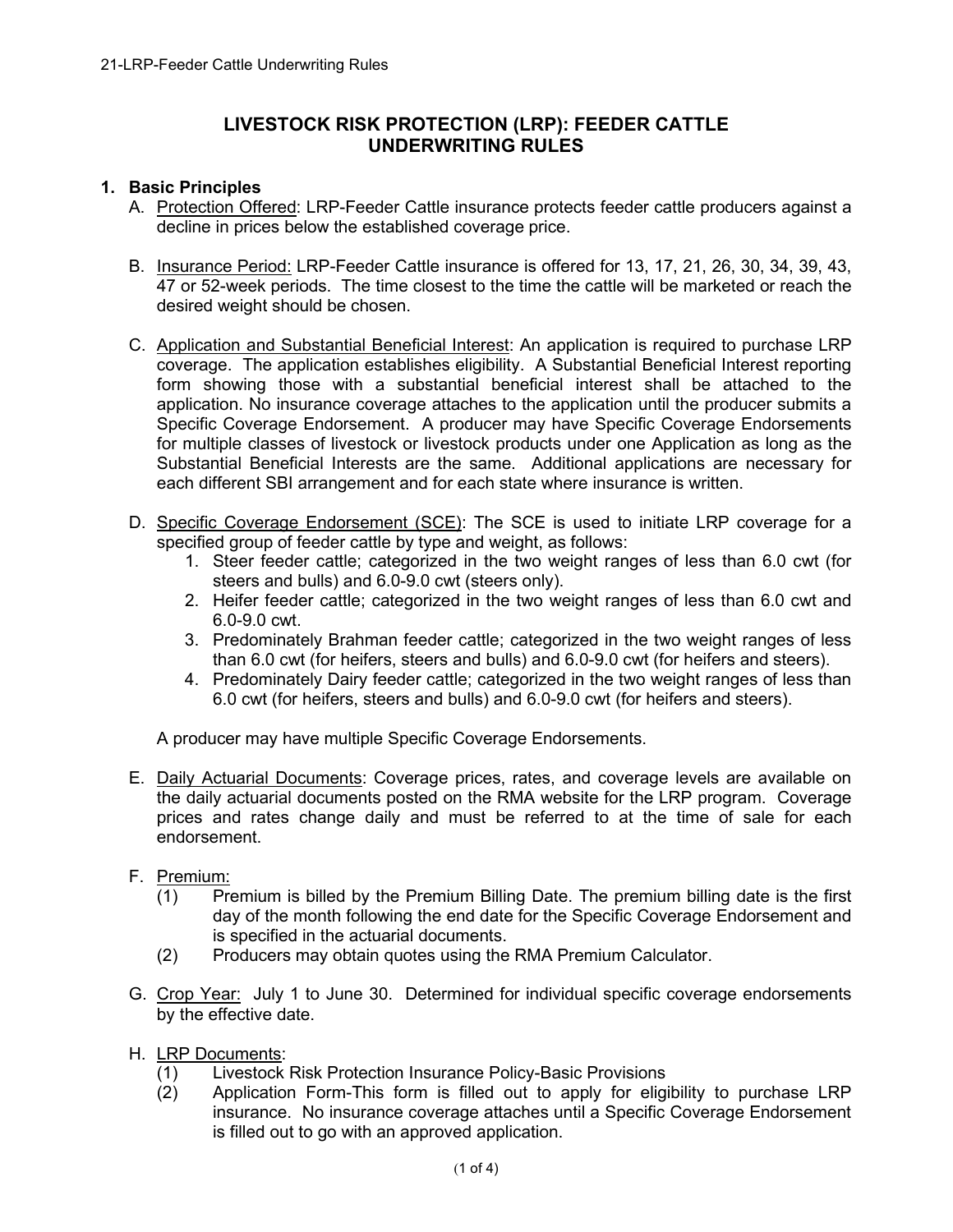- (3) Substantial Beneficial Interest-This form shows the social security numbers, employer identification numbers, and share of those with a 10 percent interest or more in the insurance entity and must accompany the application form. The SBI form is used to establish eligibility and to account for insurance limits.
- (4) Premium Calculation Instructions-This worksheet can be used to calculate the LRP premium once the Coverage Price and Rate information is obtained from the website on the date of sale.
- (5) Specific Coverage Endorsement-The part of the policy that describes coverage of feeder cattle.
- (6) Specific Coverage Endorsement Form-This form is filled out to attach coverage to the policy. An approval number must be obtained from RMA to show that the endorsement has been approved. Only approved agents and companies participating in the Livestock Price Reinsurance Agreement may obtain approval numbers.
- (7) Assignment of Indemnity Form-This form is used for assigning any indemnity to a third party.
- (8) Transfer of Right to Indemnity Form-This form is used if the feeder cattle are sold prior to the end of insurance period to transfer any indemnity to the new owner (providing the new owner meets eligibility requirements).
- (9) Claim Form-If the actual ending value, as specified in the Specific Coverage Endorsement, is below the coverage price, this form must be completed and sent to the company within 60 days following the end date. An indemnity payment will be made within 60 days of receipt of the claim form.
- (10) Special Provisions-May be obtained from the RMA website [\(www.rma.usda.gov\)](https://www.rma.usda.gov/) and are part of the policy materials.
- I. Area: The LRP-Feeder Cattle program is offered in all counties in all states.
- J. Continuous Policy: If the policy is not cancelled in writing by June 30, the policy (but not any Specific Coverage Endorsements) will automatically renew. The policy may be cancelled at any time unless a Specific Coverage Endorsement is in effect.

## **2. Limitations**

- A. Annual Policy Limits: The annual limitation of the number of head of feeder cattle that may be covered during the crop year is 6,000 head. For the insured entity, the number of insured cattle will be totaled and may not be more than 6,000 head. The Substantial Beneficial Interest form will be used to determine the total head insured by any individual. For example: Smith Farms has 1,000 head insured under LRP. John Smith has a substantial beneficial interest in Smith Farms and has 90 percent interest (1,000 \* .90 = 900 head). John Smith also has cattle under his own name and wants to insure 200 head. The total cattle insured by John Smith are:  $900 + 200 = 1,100$  head which is below the crop year limit of 6,000 head.
- B. Endorsement Limits: A limitation of 3,000 head of feeder cattle may be insured under any one Specific Coverage Endorsement.

## **3. Coverage**

A. Coverage Prices: The prices that can be insured by the producer. They change daily and must be obtained from the RMA website. Premium rates correspond to the coverage prices.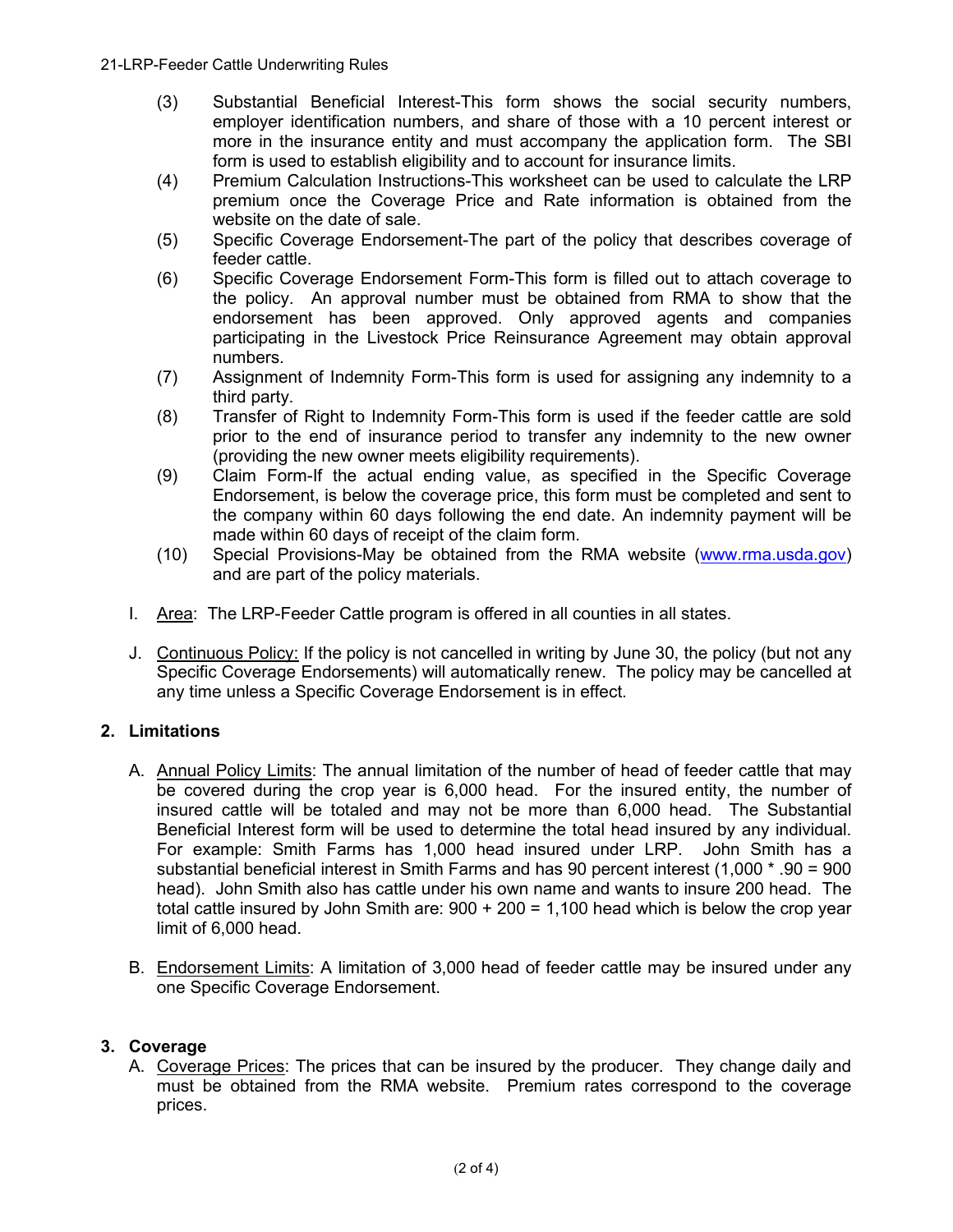- B. Coverage Levels: Calculated based on the chosen coverage price. Coverage levels will range from 70% to 100%.
- C. Price Adjustment Factors: LRP Feeder Cattle insurance coverage prices and rates are based on the Chicago Mercantile Exchange's (CME) Feeder Cattle Contract, which is cash settled to the CME Feeder Cattle Index. The CME Feeder Cattle Contract and the CME Feeder Cattle Index are only based on the price series for steers weighing 650 to 849 pounds, excluding predominantly Brahman or dairy breeds. Because the CME Feeder Cattle futures prices are for steers of a certain type and weight, the LRP insurance plan for Feeder Cattle uses Price Adjustment Factors (PAF's) to calculate expected ending values, coverage prices, and actual ending values to adjust for select types and weights of feeder cattle, particularly for heifer, predominately Brahman and predominately dairy feeder cattle.

PAF's were designed to account for the differences between steer prices and prices of other types and weights of cattle. PAF's are applied to the expected ending values, coverage prices and actual ending values prior to publishing. Therefore, coverage prices and actual ending values are presented by type and weight of cattle on the RMA website and no further calculations are needed by agents or insureds. PAF's are included in the Specific Coverage Endorsement, for the convenience of insureds, to provide information as to how coverage prices and actual ending values (liability, premium, and indemnity) will differ from the CME for certain types and weights of cattle and to allow the insured to calculate or estimate the Actual Ending Value prior to its being published.

Prices for feeder cattle types and weights covered under this endorsement are adjusted by multiplying the daily LRP expected ending value or actual ending value, as appropriate for the type of feeder cattle, times the appropriate Price Adjustment Factor (PAF). The coverage prices determined with these factors will be posted in the actuarial document on the Web.

|                     | <b>Price Adjustment Factors (PAF)</b> |                |                                 |                        |
|---------------------|---------------------------------------|----------------|---------------------------------|------------------------|
| <b>Weight Range</b> | <b>Steers</b>                         | <b>Heifers</b> | Predominately<br><b>Brahman</b> | Predominately<br>Dairv |
| $<$ 6.0 cwt         | 110%                                  | 100%           | 100%                            | 50%                    |
| $6.0 - 9.0$ cwt     | 100%                                  | 90%            | 90%                             | 50%                    |

- D. Availability of Coverage: Coverage information is found exclusively on the daily Actuarial Documents and is applicable only for the date of sale. Coverage can be purchased from the time prices and rates are published on the RMA website and ending on the following calendar day at 9:00 a.m. Central Time, or as otherwise specified in the Special Provisions. Coverage is not available for purchase on dates that would have an effective date of a Federal or a market holiday, or if the website or premium calculator are not operational, or if sales are halted by FCIC under section 4 of the Basic Provisions. Coverage will not be available if any of the required data for establishing coverage prices or rates is not available or if futures do not continue trading at the end of the day (if the price moved the maximum allowed by the exchange), or for any other reason specified in the policy. The coverage offered or the cost of coverage will not be changed in response to any revisions to the information used in determining coverage prices or rates.
- E. Suspension and Resumption of Sales: The LRP program could be suspended for several days based on the number of consecutive days with a daily price change equal or exceeding the Daily Price Limit, as defined by the CME. Currently the maximum allowable price change is \$4.50 above or below the previous day's settlement price.